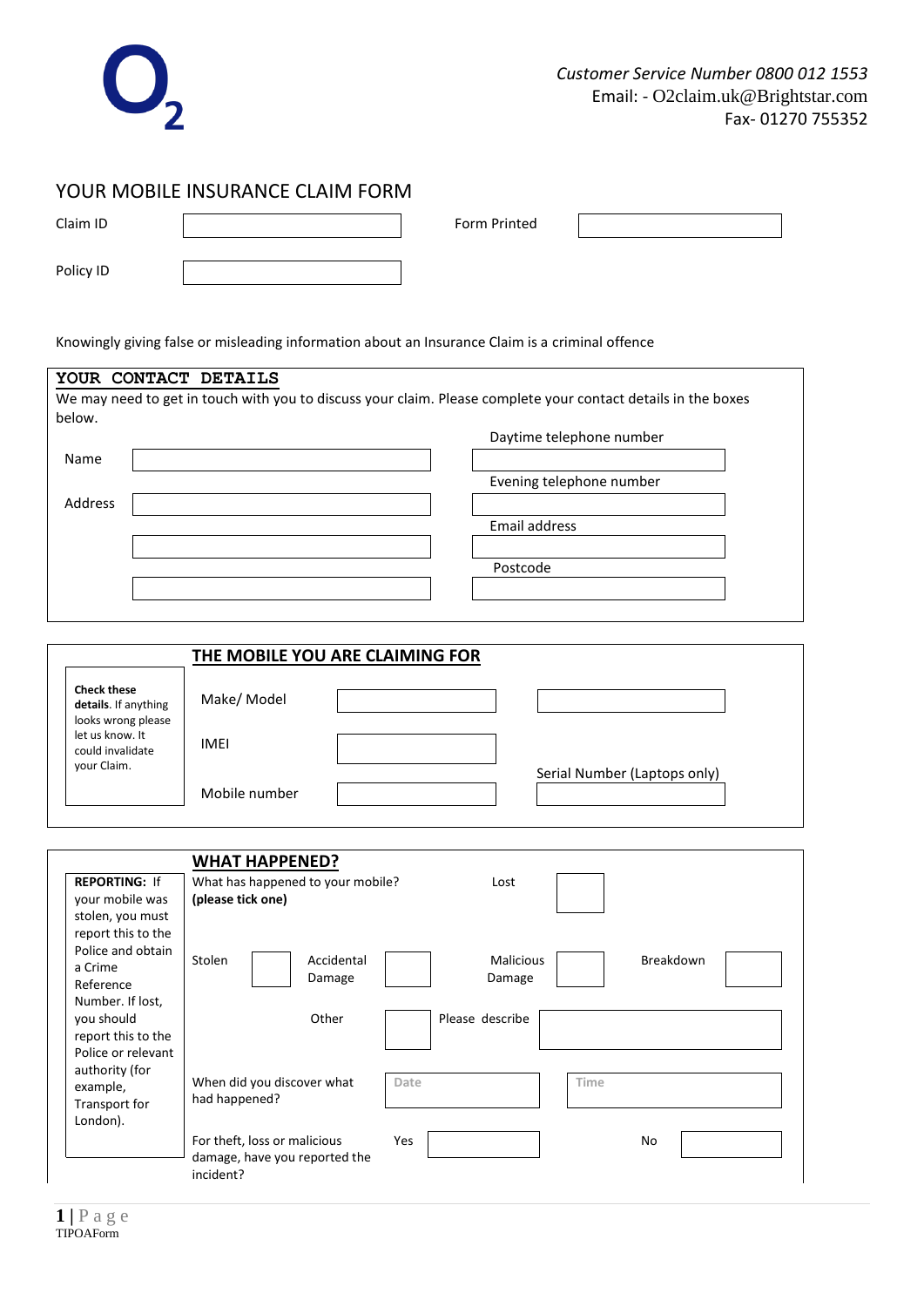# *Customer Service Number 0800 012 1553*

|                                                                           | To which authority & where?<br>(e.g. Police, Reading Station)                                                                                        | <b>WHO</b> | <b>WHERE</b> |             |  |
|---------------------------------------------------------------------------|------------------------------------------------------------------------------------------------------------------------------------------------------|------------|--------------|-------------|--|
|                                                                           | What incident reference did they<br>give to you?                                                                                                     |            |              |             |  |
|                                                                           | When did you submit this report?                                                                                                                     | Date       |              | <b>Time</b> |  |
| O <sub>2</sub> : The sooner<br>you can tell us,                           | When did you report it to $O_2$ ?                                                                                                                    |            |              |             |  |
| the sooner we<br>can protect your<br>tariff and aim to<br>get you talking | Where and when were you last<br>aware you had the mobile (loss<br>/ theft only)?                                                                     |            |              |             |  |
| again.                                                                    | In whose possession was the<br>mobile?                                                                                                               |            |              |             |  |
|                                                                           | Who is the normal (main) user?                                                                                                                       |            |              |             |  |
|                                                                           |                                                                                                                                                      |            |              |             |  |
| Let us know:<br>Please tell us<br>everything you think                    | When was the last date and time you<br>used your handset and O <sub>2</sub> SIM?                                                                     | Date       |              | Time        |  |
| relevant to your<br>claim. We can work<br>quicker for you that<br>way.    | If the mobile was stolen from a building or vehicle, please describe the security and where your mobile<br>was left (leave blank if not applicable)? |            |              |             |  |
|                                                                           |                                                                                                                                                      |            |              |             |  |
|                                                                           | Do you have proof of forced<br>entry?                                                                                                                | Yes        |              | No          |  |

Not taken from building or vehicle

| More to say?                           | WHAT HAPPENED? Give as many details as you can. |
|----------------------------------------|-------------------------------------------------|
| Continue on a                          |                                                 |
| separate sheet of                      |                                                 |
| paper and attach                       |                                                 |
| any additional                         |                                                 |
| sheets to this form.                   |                                                 |
| Please add your<br>claim id and policy |                                                 |
| id (shown at the top                   |                                                 |
| of this page) to                       |                                                 |
| every sheet.                           |                                                 |
|                                        |                                                 |
|                                        |                                                 |
|                                        |                                                 |
|                                        |                                                 |
|                                        |                                                 |

**(if Yes, please provide with** 

**this form)**

/